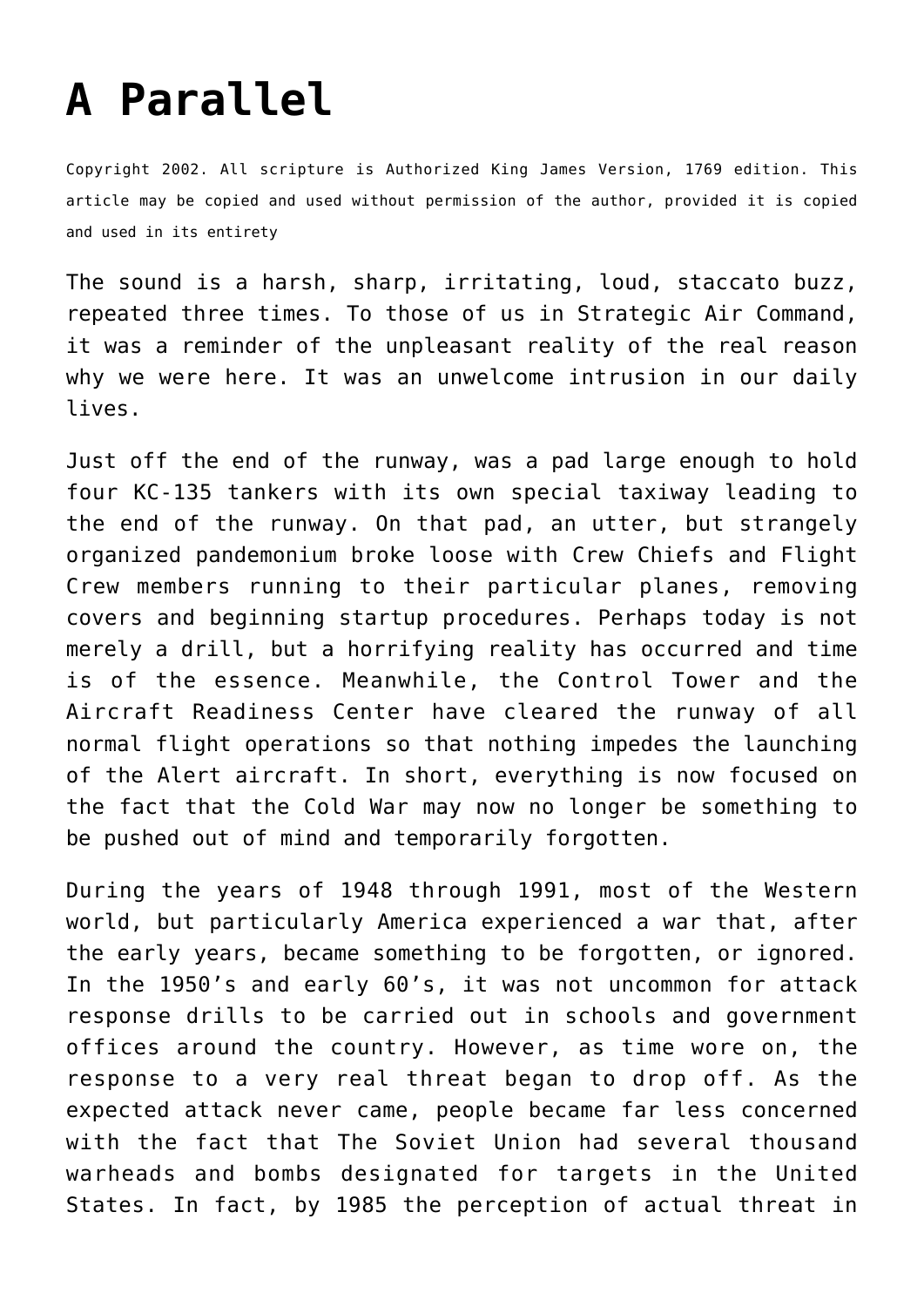American society had diminished to the point of being the concern of only few "warmongers" and virulent anti-communists. The vast majority of America was too absorbed in being entertained and making money for retirement, or the next vacation. By 1991, when Communism supposedly collapsed in on itself, American society was poised for the decade of selfabsorption in which "If it feels good, do it." was the motto.

However, over the years of the Cold War what was not well understood by the society at large, was that the enemy was not the USSR per se, rather, the enemy was the philosophy and socio/political system of Communism (or Marxism, whichever you prefer). Indeed, the aggression of missiles and bombs was only the outward manifestation of a deeper, and more serious war that was occurring on many levels and fronts. Most of which were either unseen, or undetected except by a few perceptive individuals. When those individuals sought to raise the alarm, they were derided as virtual lunatics and paranoids.

What was not, and still is not well understood about this war, is that those who are the aggressors hold a completely different mindset about war and how war is to be fought. To them, the war is not confined to the battlefield where the bullets and bombs are expended. No — to them the war encompasses every aspect of life. This war is to be fought in the hospitals, schools, libraries, factories, social gatherings, churches, etc. etc. and consists primarily of the conversion of persons from one way of thinking to another. Every turning of thought, every person convinced to change their way of thinking, even on the smallest of issues, was and is considered a victory. To achieve this victory, every means of communication is used by the adversary, whether it is the supposed "documentary," a Hollywood movie, a song (it doesn't matter what particular genre — the Communists have their agents in every aspect of the music industry), the various books (even religious books), or the political and social issues arena, they left no area untouched in their drive to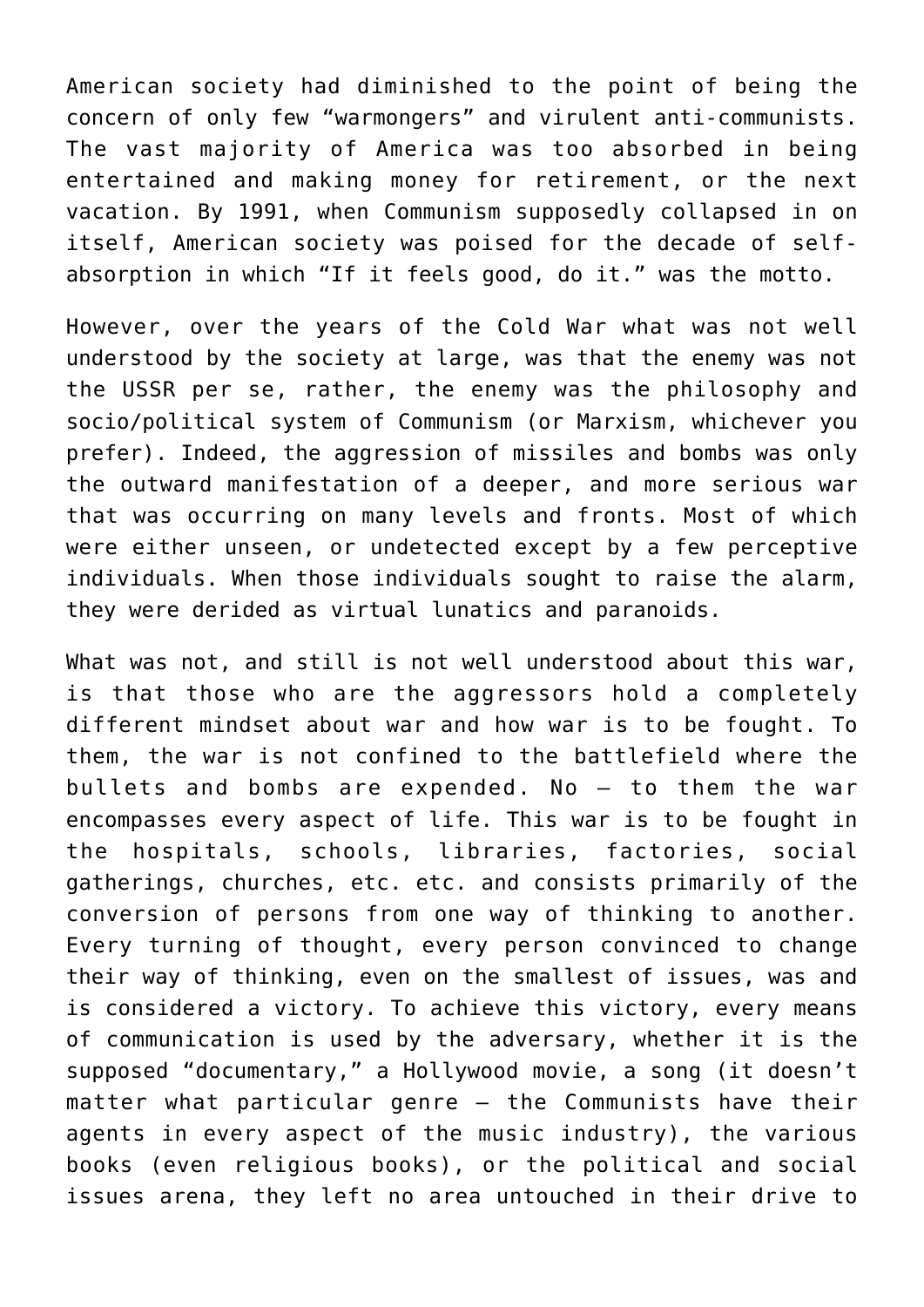alter the thinking of American society. Thus, bit by bit, person by person, the Communists seek to change the thinking of a significant minority, up to the majority of persons to their way of thinking. When this is achieved, then they will have accomplished a victory without ever firing a shot.

Failing that, they have a backup plan — tear down the existing society if it will not accept the tenets of Marxism. This is done by actively working to increase disorder and immorality in the society so that it collapses in on itself. Thus, the society is set up for them to propose their "solution" to the problem of the chaos that they helped create. Fascinating isn't it, that when the end justifies the means, anything can be done — so long as the goal is accomplished.

There is a parallel here — between the war the Marxists launched against America, and American society's long term response to it, and the church the Lord Jesus Christ brought into existence on this earth, particularly in the late 20th Century. You see, we all "know" that spiritual war exists and that there is a spiritual war that is occurring, but we, like the American society that we come out of, don't like to be particularly troubled with the details of it, or involvement in it (as if we could really avoid it). And, like American society, we frequently wish it would just "go away" so we could continue on with our lives.

However, like the Communists (whose father is the Devil), Satan has other plans for the Lord's church. And, like the Communists, the Devil uses every bit of deceit and trickery he can find to get his message across, and influence the Lord's people to do things contrary to what the Lord would have them to do. But, unlike the Marxists, Satan is far more successful. How do we know? History records it, specifically Bible history.

If we go back and read about the various churches spoken of in the New Testament (which weren't supposed to fail) we can ask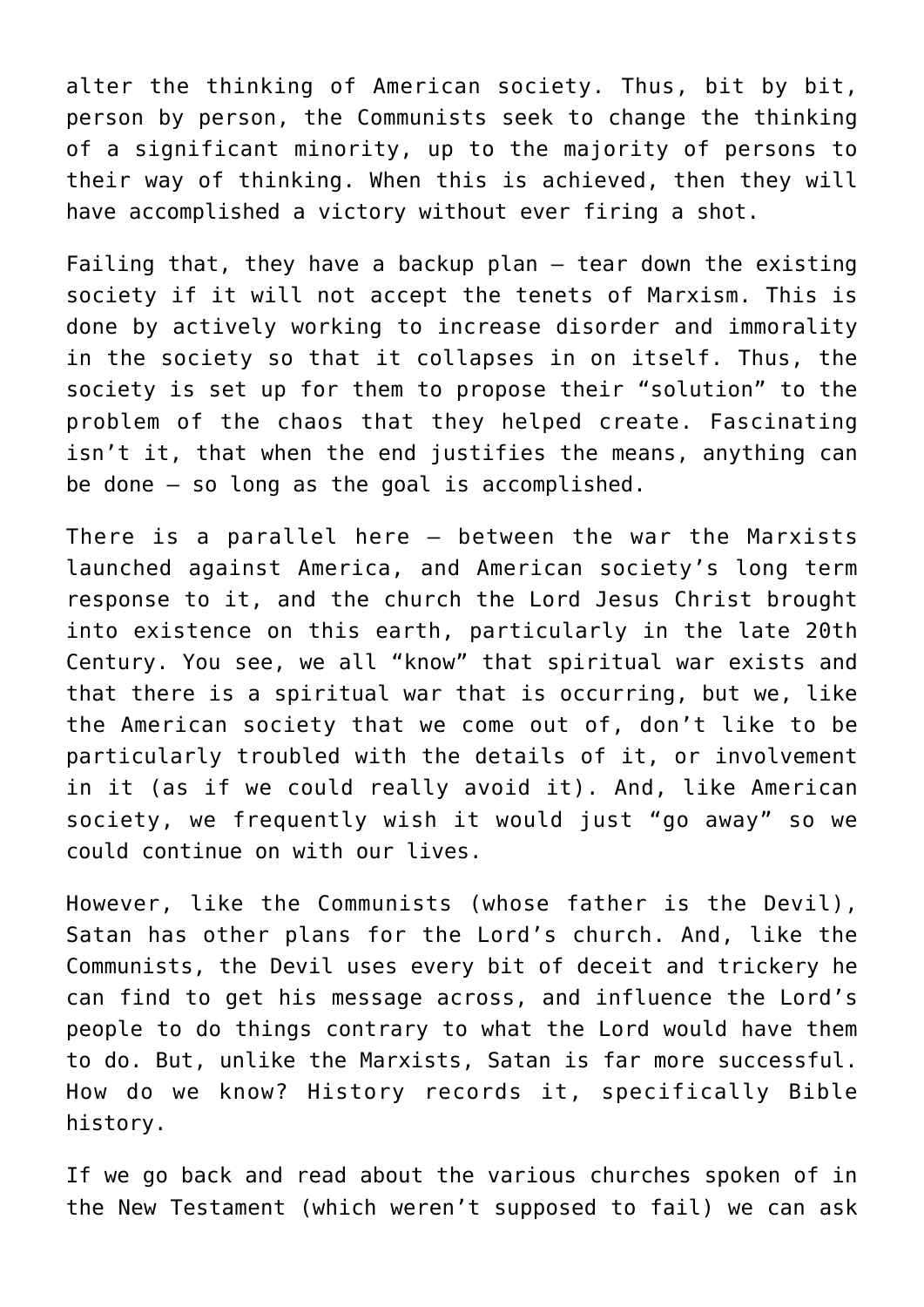ourselves a very simple question: Where are those churches today? In fact, where were those churches in 250 AD? Since the last book of the New Testament was written in 90 AD, it is reasonable to ask if the churches described in the New Testament survived as proper churches for the next 160 years.

Moreover, we ought to ask ourselves a very similar question: Will we survive as a proper church? Now I know that some raise the question: Doesn't the Lord tell us that the "gates of Hell will not prevail against it" meaning that the church cannot be defeated?

The answer is both a "yes" and a "no" to the question. If we consider the church as a kind, or a species (if you will), then it is very true that Satan will not destroy the Lord's church. Additionally, if we consider the implications of the entire statement, we find that gates are a defensive measure used by cities against attackers. Thus, as long as a particular church is on the offensive, and guided by the Holy Ghost in that offensive, then that church will stand. There is no possibility of that church being defeated. However, we find recorded throughout the last 19 centuries, voluminous evidence of churches that decided not to follow the leadership of the Lord and adhere to His commandments. In short, they also became like American society in the late 20th century unwilling to commit themselves to the reality of the war that is on-going.

Therefore, what guarantees do we have as a proper New Testament church that we will survive in both doctrine and practice? Do we also understand that it is not enough to have a good doctrine but we must also give that doctrine feet and legs. The doctrine must be put into practice. This is one of the very valuable lessons taught in the military — readiness doesn't mean much if you cannot respond quickly in the event of an actual attack. This is the exact reason for the nonotice Alert drills that SAC loved so much. Why? Because it proved that what we stated daily was actually true. As